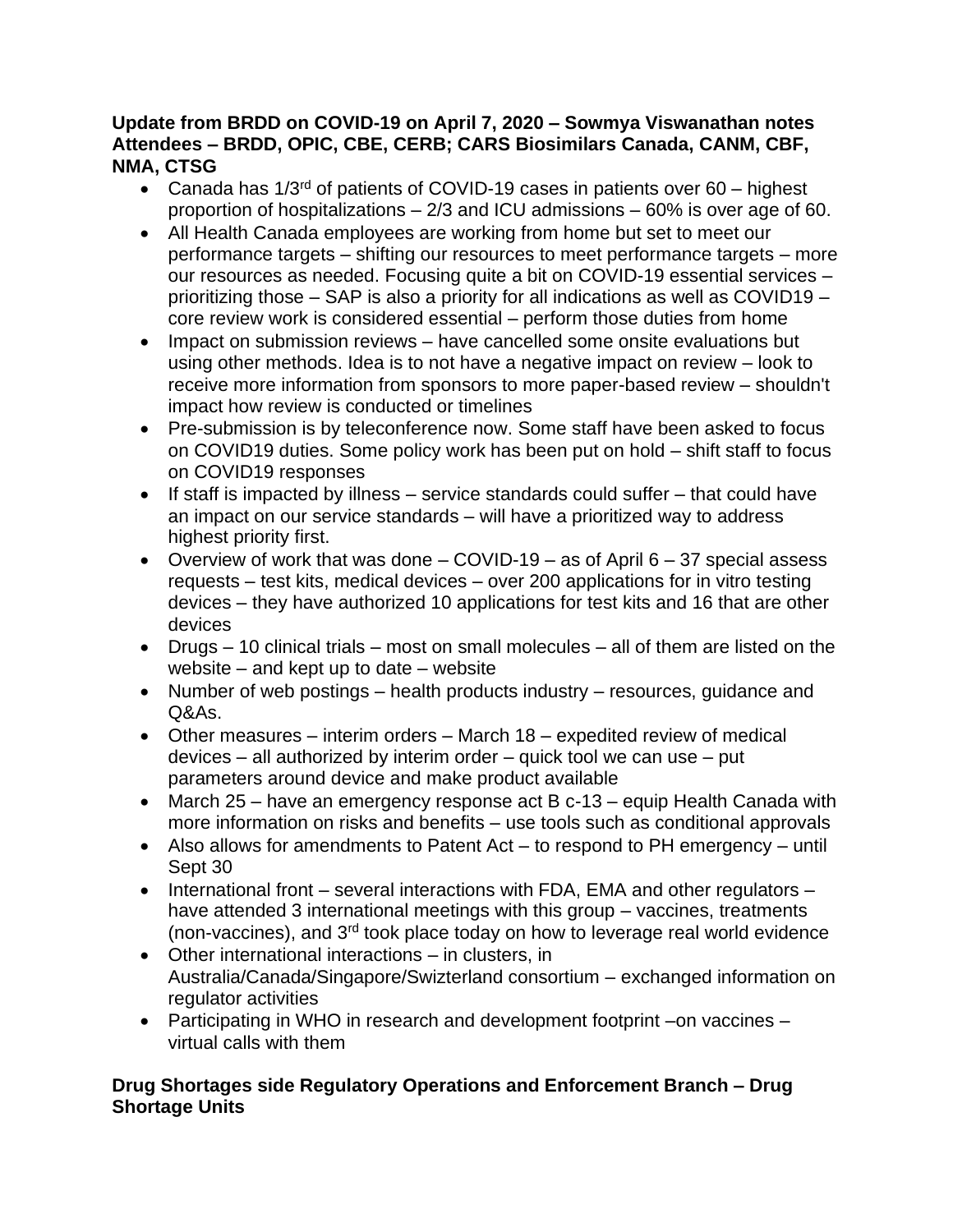- Supply chain issues pivoting to be more pro-active reached out to take a more pro-active approach – potential supply issues. Increased demand as result of increased patients being treated – inhalants – increased demand in hospital settings – whether companies can access additional supplies.
- Communication strategy with health care professionals advocating conservation measures
- Potential shortages in sedatives and muscle relaxants and pain relievers for patients using ventilators – working with Canadian Society of Hospital Pharmacists and Canadian Care Society and industry – looking to increase availability of supplies in Canada.
- New legislative amendment new interim order allow for expedited importation/sales for products that are not authorized in Canada but meet other GMP requirements – sets up notification process.
- Working with all parts of govt. Certain companies are placing restrictions on export – another layer to supply disruptions. Working with Global Affairs Canada to mitigate those conditions and expedite release of supply materials.

# **Round Table Updates**

## **Biosimilars Canada** – Jody Cox

- With international work, we are doing a lot of international work in international biosimilar association – very active in terms of monitoring what's happening in different countries around the world – delays in supply chains and working closely as an organization –
- working with WHO and other agencies as well.
- There have been a lot of good statements coming G20 statements from Canada. Joint statement of WCO and WTO to allow for free flow of medical supplies – all positive, but need more concrete action.
- Have an opportunity to seeing what has happened in the European context to avoid some of the problems. Particularly around border closures – they have implemented green lanes (less transportation disruptions).
- Essential worker designation very pleased to see acknowledgement of pharmaceutical supply chain. To have that available and to keep things moving forward. Transportation is going to continue to be a major issue – ocean freight – seeing things slow down. Twice as long to get here from Europe. Reduction in air freight – has been a struggle to get adequate air freight but cost is becoming more prohibitive – seeing 1500% increase in cost/kg - very difficult for regulated industry to absorb. I
- n terms of PSP suppliers, looking at minimizing disruptions in terms of delivery to patients.
- Watching the federal courts as well. Need for subsequent entry products and the value they bring will be more essential.
- How can we help BRDD to ensure that review targets are met? We have put out a few statements around supply chain and challenges.

# **CANM – Daniel Levin - Radiopharmaceutical manufacturing** –

• Community in Canada hasn't seen too many supply problems –